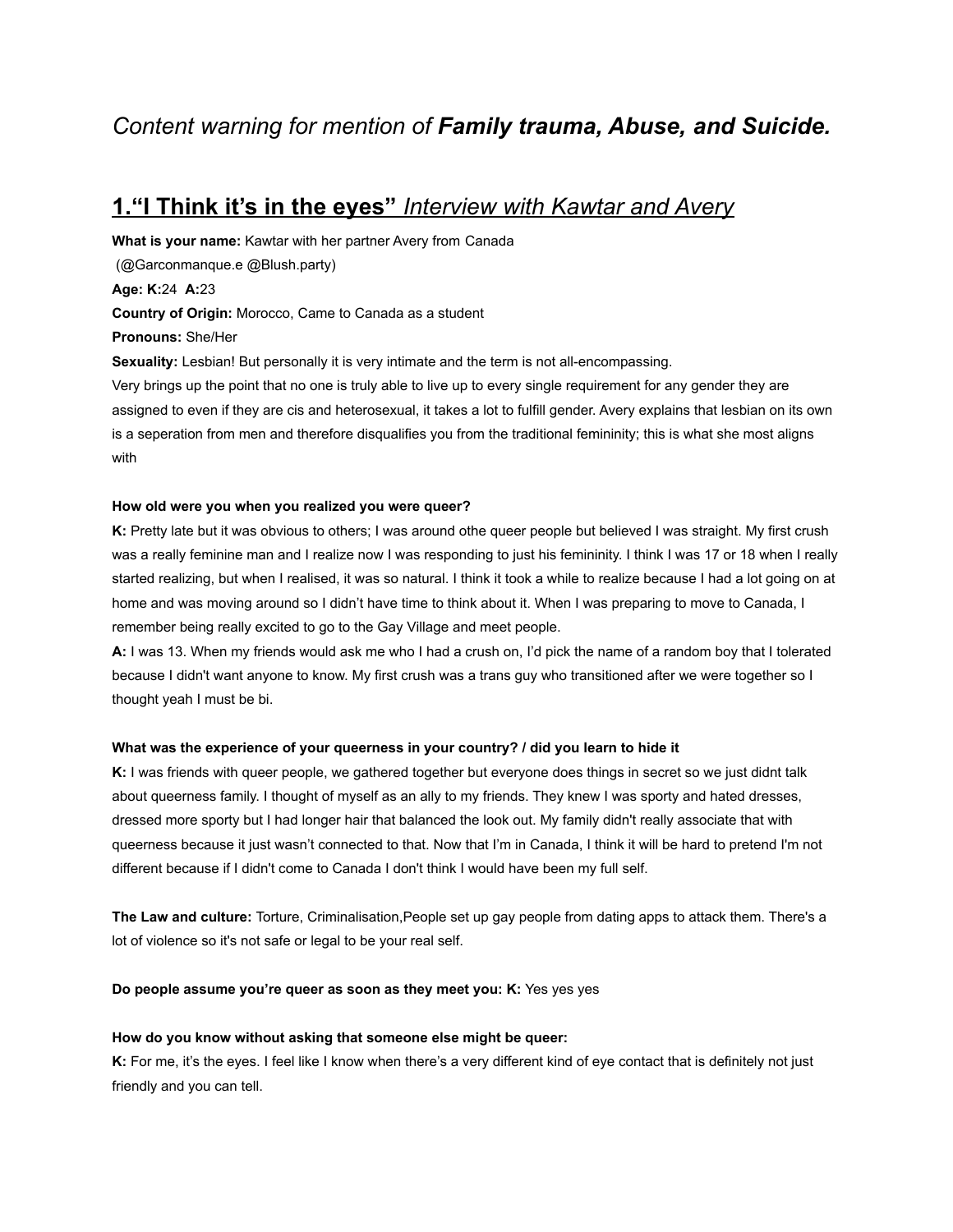**A:** If someone is wearing the most extra outfit. It doesn't matter if it's super feminine or masculine, just a really expressive style sometimes. I think the way that queer people walk is usually different. There's a way they carry themselves. I feel like every woman I am attracted to walks with their pelvis out!

## **What is your general relationship to sex like? Did you experience shame about sex and sexuality even after moving?**

**K:** When I was in Morocco I barely thought about sex but I alway thought about shame because theres so much that is taboos already. There are a lot of people in the community that are always watching and gossiping about other people's business. I'm open to exploring myself now because I can but shame is always in the back of my mind. With my partner I feel more comfortable but with people I'm just meeting I'm less comfortable but the more I grow the easier it gets.

#### **How do you challenge that shame and push past it to feel complete freedom?**

**K:** I don't have anything but I really should develop some ways. When the shame hits it can take you to a dark place. I notice my shame more when I'm not surrounded by other queer people.

**A:** We're not in a world made for us. Even in movies they always talk about masturbation but that doesn't predominantly involve people with vaginas and if it does it's two white women and two femmes.

## **How do you show love to your partner and how do you like to share and receive love and reassurance from your partner?**

**A:** We create recipes together and have our own secret language

**K:** Yeah there is so much harmony when we are cooking together. We don't even have to talk to understand each other since we've been together for 3 years.

**A:** I love having someone to wash my back! Cooking and eating together obviously. But seriously like every couple we had to find a way to communicate.

**K:** Yes I feel like a lot of Moroccan culture isn't really communicative so I had to learn and choose to talk about how I felt.

**A:** Yeah I need things to be resolved immediately while Kawtar takes some time. I feel like I have to talk about things immediately or I can't fall asleep!

#### **Conclusion**

We talked about the fact that we are dedicated to learning about ourselves and getting free from heteronormative expectations and the shame that comes with deviating. We all discovered that our childhood best friends are also gay even though we did not know it at the time. We talk about the intimate experiences of sharing food and eating together (They made me an amazing pasta and fed me wine all night). Finally we discussed community building and the lack of Lesbian and non-male queer spaces within the queer community. We always have to do extra work to counter the lack of spaces for lesbians in any city. Many queer spaces are catered only to gay men so we experience difficulty finding safety in our nightlife and places to simply flirt with each other. In the summer, Avery and Kawtar, through their endeavours (@Blush.party, @Garconmanque.e) hosted events that hosted queer women and non-men. In attending some of these events and speaking to several people, you could see the excitement they all felt, especially after a year of lockdown and vaccinations being rolled out. Everybody came dressed all the way up, very expressive with fresh haircuts. Respectful flirting and encouragement filled the space.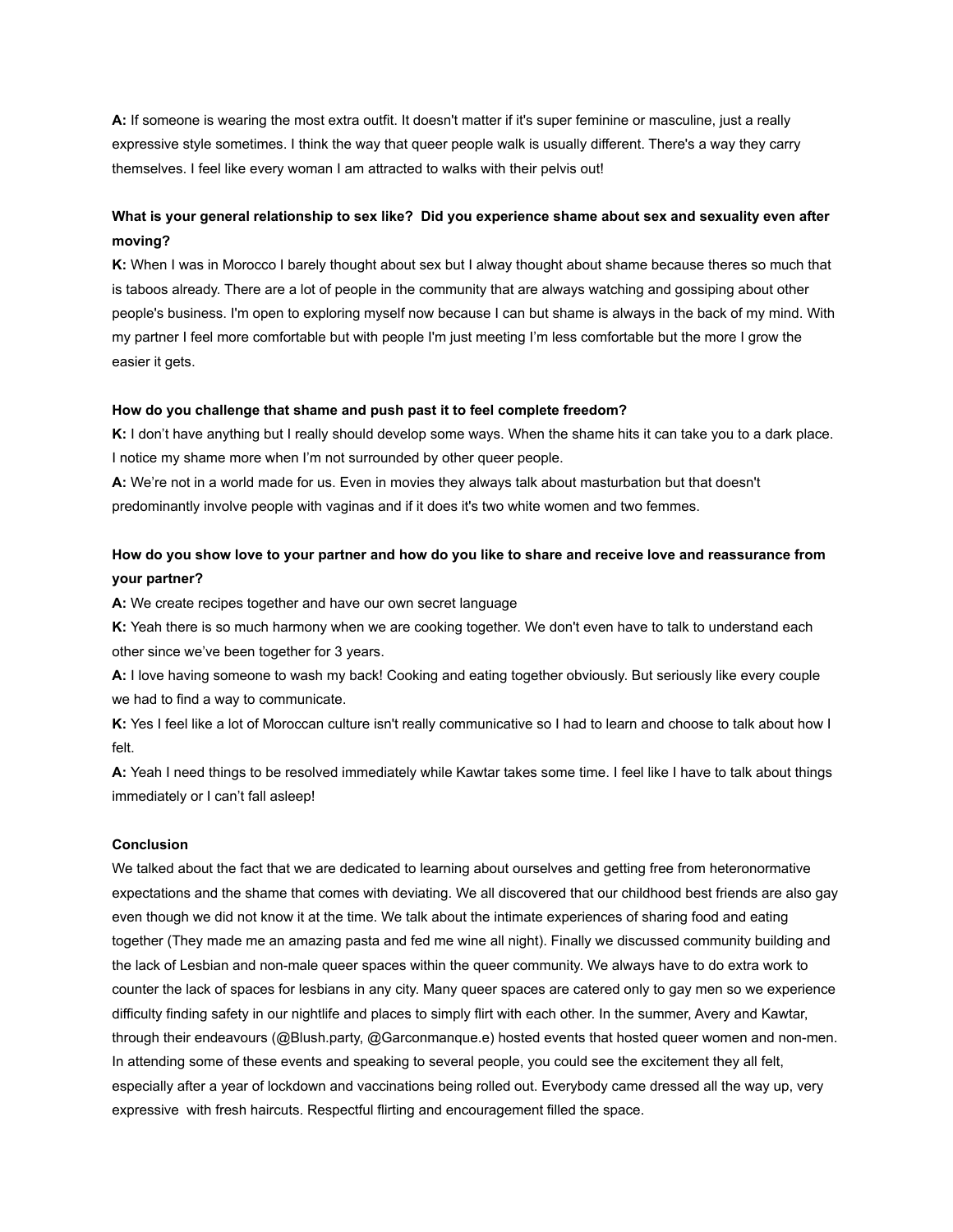# *Gaia with Interview* **" نقشرها ليك ؟ " 2.**

**What is your name:** Gaia, It wasn't always my name, I felt so uncomfortable with the name my parents had given me. I felt like I didn't have a real name. So I started researching the Tamazight language which I had no real access to. Language is how they class people and they put this language at the bottom of the list. I started saying all these old names out loud and Gaia kept coming back to me. It was the name of an old democratic king. I think the name has different origin sources but I like the connection I found.

-------------------------------------------------------------------------------------------------------------------------------

**Age:** 21, but I don't know how old my soul is!

**Country of origin:** Morocco

**Pronouns:** They them but lately (I've been gravitating towards She/her mostly in French) **Gender Identity, Sexuality:** I Identify as a Trans Non-Binary person. I identify as Asexual and a little bit of a lesbian.

**How old were you when you realized you were queer?** I started realizing when my parents started expecting me to act a certain way with girls**.** I would pick a girl to tell them I was in love with just to play along but internally I hated it. I also just never related with boys like I was supposed to. I was 13 or 14 when I started feeling like the performance of straightness was not working out for me. It also took me a while to realize I was trans because I just thought I was depressed and I didnt want to be seen or exist in this physical world. I realized there was something inside of me that I was just expected to ignore forever. I was 16 and in Morocco at the time.

**What was the experience of your queerness in your country? / did you learn to hide it**: I knew I couldn't stay in Morocco but I also didn't want to go to the colonizer country (France) and become the "other" person which would leave me to be projected upon again. France completely obliterated the identities of the cultures and countries it colonized and constructed like a third of the continent into something it was not to sustain their false fantasy land. France is also heavily transphobic so I knew it would be a bad option.

**The law:** *Article 489. Punishes for 3 years any act by two people of the same sex that goes against good morals and "nature".* There's so much work to do.

#### **Is there something you love and miss about your home country**

I miss people peeling oranges for me! It's a common gesture for oranges and eggs.

**When and why did you come to Canada:** I don't know how I got to this place, I wasn't really supposed to. I came here because my parents found out I kissed a boy and I had to leave when I was 17. My mum went through my messages and found out. The schools were also closed so they couldn't keep me. They still managed to make me sign a verbal contract that I would not be in any romantic relationship for the next 4 or 5 years until I figured myself out. I did the opposite of that. This was really hurtful as it led me into an abusive relationship which after I left I really had to do the work and figure myself out more.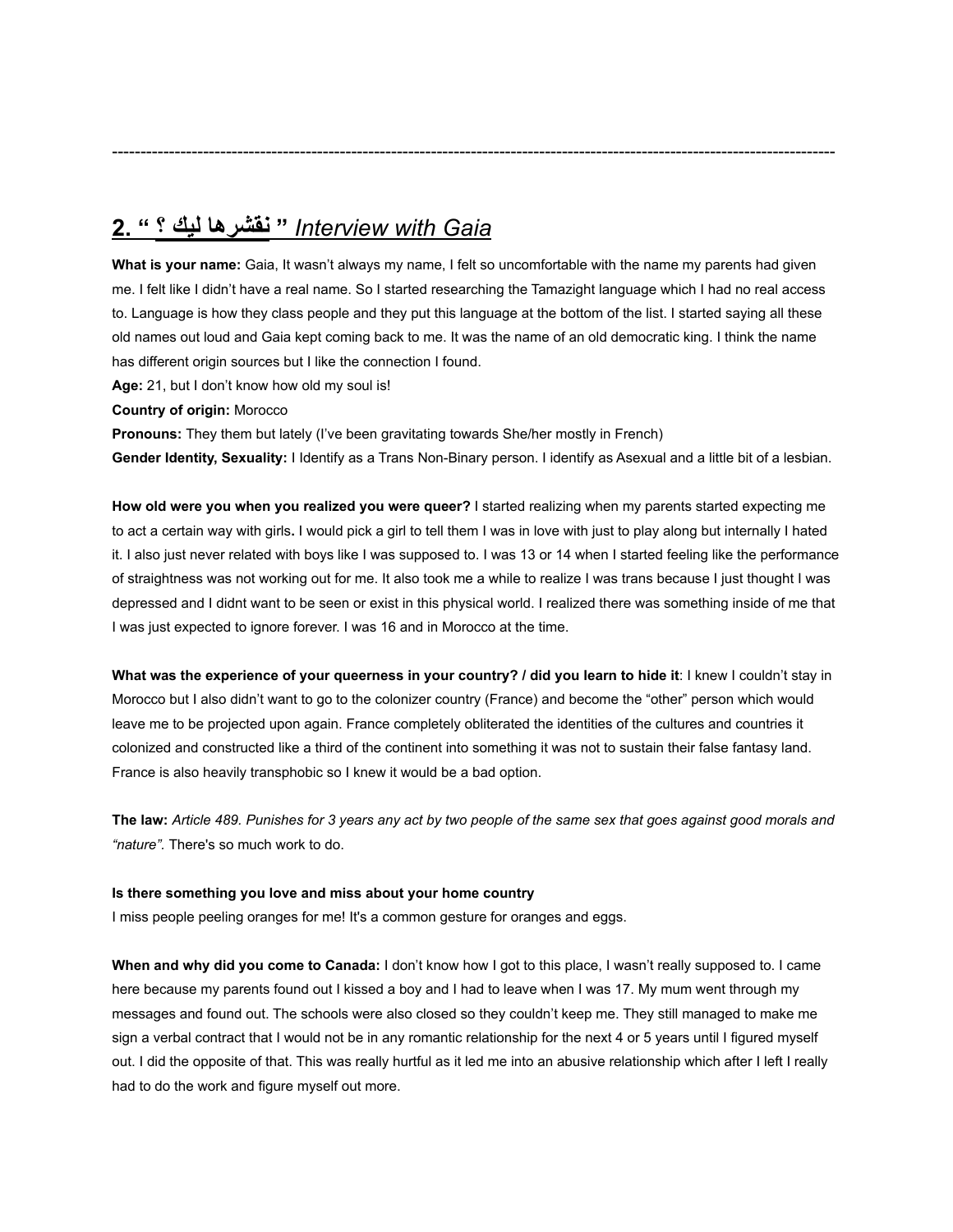#### **Do people assume you're queer as soon as they meet you:** I think so!

**How do you know, without asking that someone else might be queer:** I never want to project my own ideas onto other people like that but the is something because everyone I was friends with before also wound up being queer.

#### **How did you change since you moved to Canada**

I used to work on and study genetics and neuroscience and realized the field's direction was towards eugenics so I had to remember science doesn't exist in a vacuum and I don't believe I can be part of it in that way.

## **What is your general relationship to sex like? Did you experience shame about sex and sexuality even after moving**

Being asexual, I still received a lot of judgement, rejection and pressure.

#### **How do you challenge that shame and push past it to feel complete freedom**

I've always had that connection to the outside world and nature just because I felt like the weight of expectations within society was too heavy to carry and perform. Now I explore my connection within nature, performance art and dancing. I'm not stuck in my body, that's just another narrative. I just needed agency and understanding that this is my vessel.

#### **Conclusion**

The people that they think are lower class are the people who survive a pre-colonial culture through language, storytelling, and naming. We talked about how Non-Binary and agender experience allows for divestment of strict identity roles and allow us to be fluid while constantly investigating ourselves. We talk about how language is manipulated to enforce gender binary but queer people learn to manipulate if for the sake of art, poetry and queer lexicon in our community. We talk about how non-binary identities have to know themselves so much more. The people who accepted and aligned with the gender and sexuality they were born into have not interrogated their own relationship with gender and sexuality, leaving a very political and crucial part of their identity unknown to them. We discussed how feeling rejected from family and initial community drives a lot of queer people into abusive relationships in search of acceptance. We may perform the toxic aspects of heterosexual relationships within queerness. We talked about how heterosexual fear of sex makes queer sex seem like deviation and this also ends up giving shame to everyone not just queer people. We shared how there is a queer magnetism and trans magnetism that we cant name. "Some people are walking around with the cage of gender and some people aren't and sometimes you can see that." "Violence is actually valuable to colonizers"; they are the ones who are allowed to write the stories that we hear about our people and history. They often exaggerate their violence just to seem even more victorious.

-------------------------------------------------------------------------------------------------------------------------------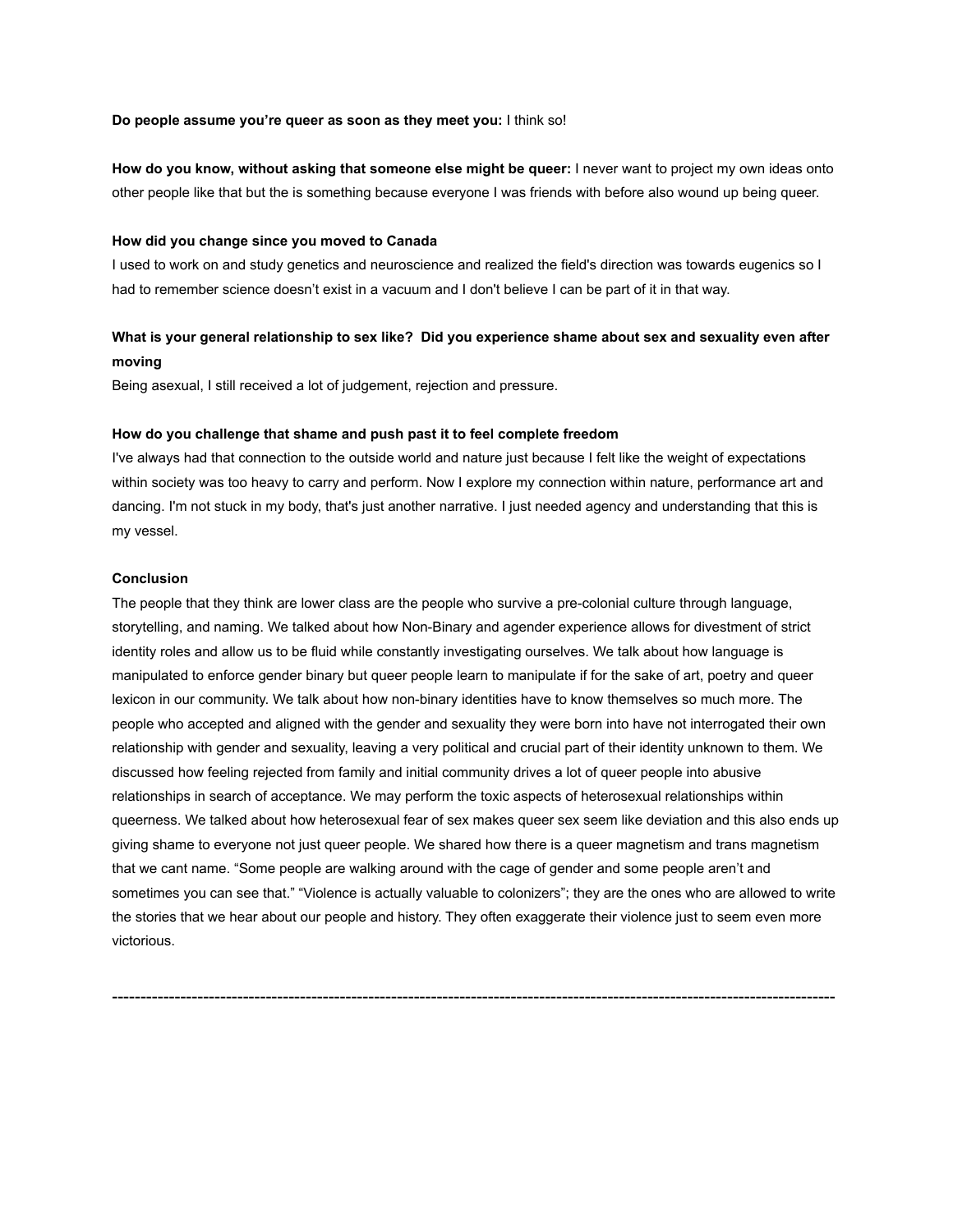# **3. "Listening carefully"** *Interview with Princesse*

**What is your name:** Princesse (@QuirNoir) **Age:** 22 **Country of origin:** I am second generation Cameroonian! (Lived in France and now Canada) **Pronouns:** She/They **Gender and Sexuality:** I'm a Non-binary Fem

**How old were you when you figure it out you were queer?** When I was around 12 but really took the path of calling myself queer when I was 19!

#### **What was the experience of your queerness in your family and culture? / did you learn to hide it**

In my culture it is really related to political power, this is a way that politicians still have power. Homosexuals are seen as agents of destruction. Some people are afraid that queers will have relations with politicians and manipulate them and gain power with that energy. It's very hard to understand from the outside and it's really intense in the culture. In cultural gossip they say that you basically have to have sex with gay men to have power on others. They also view homosexuality is a white thing. In my family, we don't talk about it. When I was 16 I had feelings for a girl but my dad said at the dinner table "If one of you are homosexual, I'm going to kill myself". So I took that in. My mum had more experience because she had come to montreal at 18 and had a mix of friends I lived in Cameroon from 4 to 12.

**The law:** They can put you in prison for 7 years and they put trans people in even more horrible situations because they don't respect them or their true selves.

**Is there something you love and miss about your home country?:** I miss the food. You just can't recreate it here. When they cook there everything matters, the environment and material is different. I miss the vibe of community even though there were so many people and a lot of people with no boundaries. The door was always open to others. People are loud and coming to the house at all times to talk

**Do people assume you're queer as soon as they meet you:** Yeah from my instagram, my fashion, my hair, my septum piercing!

**How do you express your identity:** Through fashion. The way I dress really matters and the way I express myself through art. (Performance, theater, dance)

**How do you know without asking that someone else might be queer:** Theres a vibe with a specific fashion mixed with a queer vibes. Of course cisgender and heterosexual people can wear that same style but a lot of them learned it